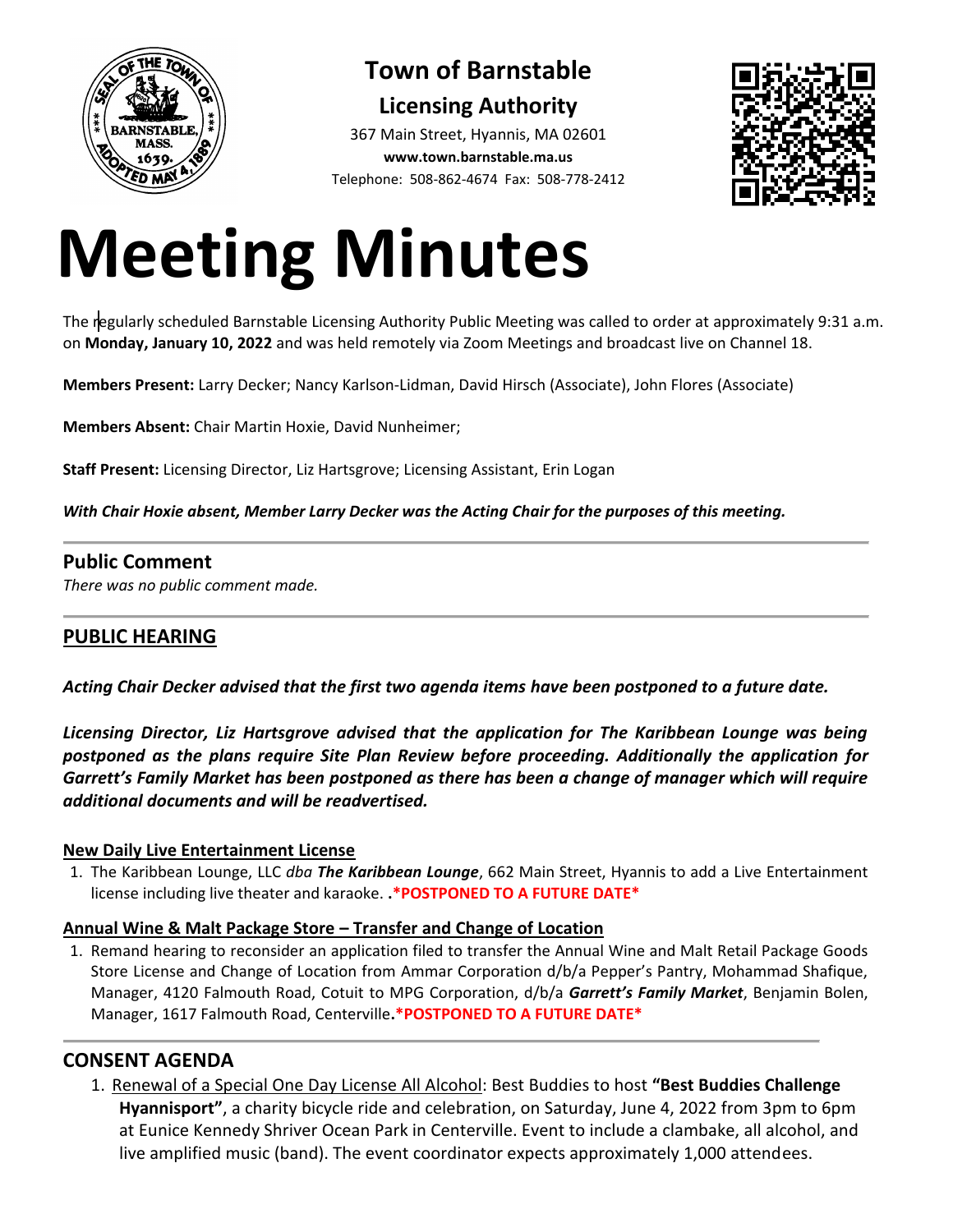2. Notice of Temporary Closure – New England Clambake, Inc. *dba* **Wimpy's**, 752 Main Street, Osterville, has advised of their intent to close between January 2, 2022 and January 20, 2022 for annual cleaning and painting.

| Map | Parcel  | <b>Business Name</b>                   | License Type                        |
|-----|---------|----------------------------------------|-------------------------------------|
| 327 | 006 002 | 19 <sup>th</sup> Hole                  | Auto Amusements                     |
| 317 | 021 000 | <b>Ashley Manor</b>                    | <b>- Lodging House</b>              |
| 292 | 077 000 | Bobby Byrne's Hyannis Pub              | Auto Amusements                     |
| 156 | 057 000 | The Bursley Manor                      | <b>- Lodging House</b>              |
| 295 | 001 000 | Café 75 - Porky's Concessions          | • Common Victualler                 |
| 273 | 023 000 | Cape Codder Resort                     | Auto Amusements                     |
| 327 | 115 000 | Chez Antione Café                      | • Common Victualler                 |
| 246 | 029 000 | Craigville Pizza & Mexican             | Auto Amusements                     |
| 308 | 082 000 | Embargo                                | ■ Karaoke                           |
| 327 | 254 000 | Flashbacks                             | ■ Karaoke                           |
| 326 | 045 000 | Hi-Hyannis Hostel                      | <b>- Lodging House</b>              |
| 294 | 043 000 | <b>Hyannis Elks</b>                    | Auto Amusements                     |
| 310 | 142 000 | <b>KFC/Taco Bell</b>                   | • Common Victualler                 |
| 253 | 014 000 | Marylou's Coffee                       | • Common Victualler                 |
| 290 | 001 00A | New England Pizza House                | Auto Amusements                     |
| 141 | 015 000 | <b>Osterville Veterans Association</b> | ■ Karaoke<br><b>Auto Amusements</b> |
| 290 | 004 000 | Papa Johns                             | Auto Amusements                     |
| 122 | 002 00A | Pizza 1 and Subs 2                     | • Common Victualler                 |
| 289 | 110 000 | Resort & Conference Center             | Auto Amusements                     |
| 293 | 024 000 | Ruby Thai                              | • Common Victualler                 |
| 294 | 006 000 | Sam Diego's                            | Auto Amusements                     |
| 329 | 049 000 | <b>Summer Winds of Hyannis</b>         | <b>Lodging House</b>                |
| 327 | 098 000 | Sunnyside                              | • Common Victualler                 |
| 328 | 206 000 | The Quarterdeck Lounge                 | Auto Amusements                     |
| 327 | 170 000 | Yarmouth Road Lodging House            | <b>- Lodging House</b>              |

#### **3. 2022 Renewals**

*MOTION: To move the Licensing Authority accept the consent agenda as printed. Motion by: Nancy Karlson-Lidman Seconded by: David Hirsch Vote: Yea – 4; Nay- 0*